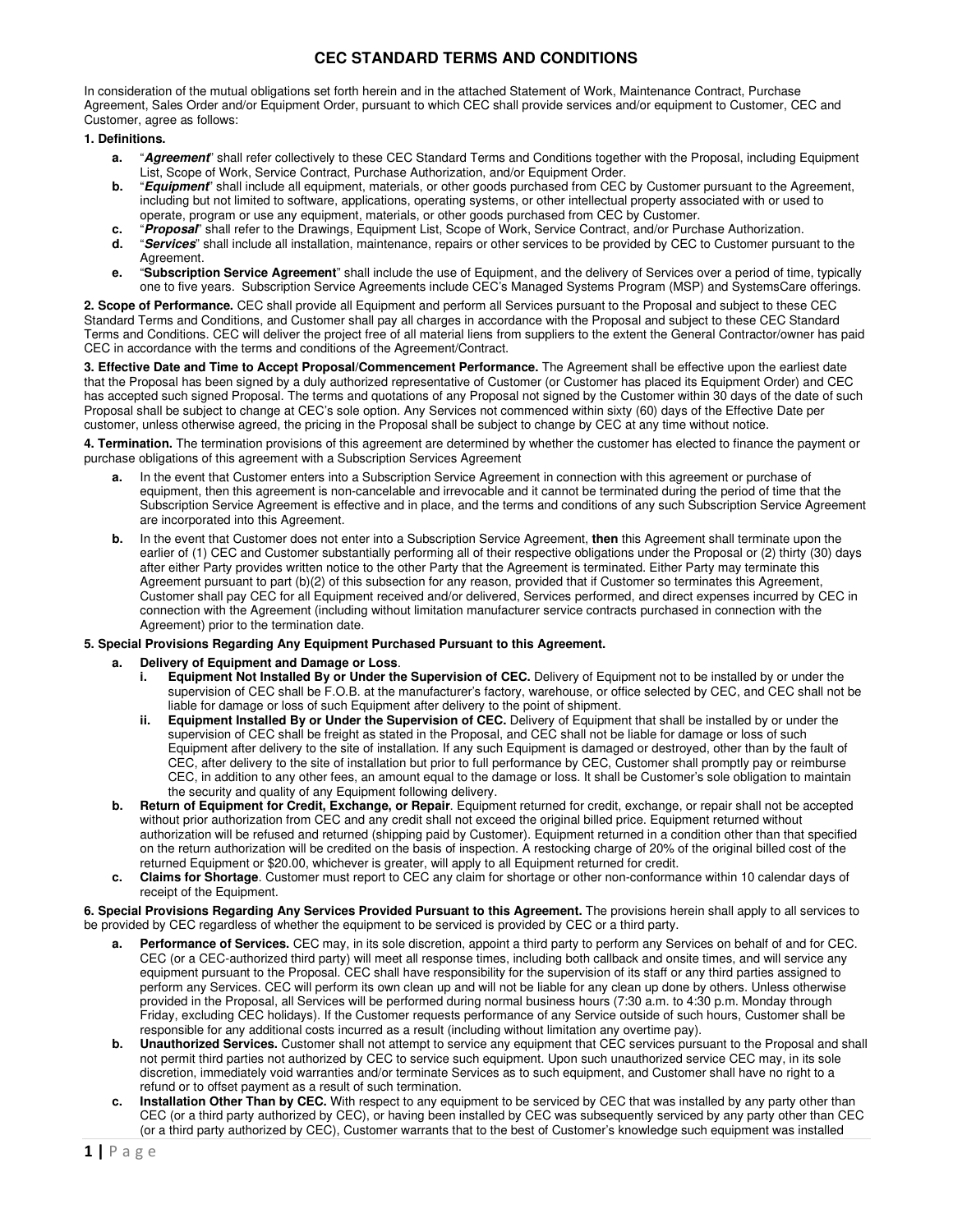according to the manufacturer's specifications and as of the Effective Date of this Agreement such equipment is operating according to the manufacturer's specifications.

- **d. Exclusions.** Any Services provided by CEC (or a third party authorized by CEC) that are not system-related or not covered by the Proposal, will be billed to Customer at CEC's then current Time and Materials rates. The following are excluded from Services provided pursuant to the Proposal:
	- Specific items excluded from standard maintenance Services include non-serviceable and consumable items without limitation: base station antenna; base station transmission lines; base station multi-coupler; tower or tower lighting; external power supply system and/or battery; pager or portable batteries and accessories (speaker mics, etc.); reprogramming of equipment with different parameters; diagnostics to locate external interfering signals; and CCTV video tube.
	- **ii.** CEC has no responsibility for telephone and network lines, even when used in conjunction with equipment. Upon request and mutual agreement of the Parties, CEC will, at CEC's then current Time and Materials rates, assist the telephone/network company in repairing problems.
	- **iii.** Any Services required as a result of configuration changes made or attempted by Customer or third parties unauthorized by CEC are excluded from the Agreement.
- **e. Obsolete Equipment.** Obsolete Equipment is defined as equipment that is no longer manufactured or for which parts are no longer available from the manufacturer. CEC recommends replacement or removal of any Obsolete Equipment but will make a reasonable attempt to repair such Obsolete Equipment at Customer's request, provided parts are available. It is Customer's sole responsibility to replace Obsolete Equipment.
- **f. Third Party Alarm Monitoring Services.** Any such alarm monitoring services shall be provided by a separate agreement with a company or companies which furnish alarm monitoring services. CEC has no responsibility or liability with respect to any alarm monitoring services, and Customer releases and discharges CEC with respect to any and all alarm monitoring services.

### **7. Payment and Taxes.**

- **a. Payment.** Any Equipment purchased and Services performed pursuant to this Agreement shall require a deposit of 40% of the total order, due at the time Customer places such order. Progress billing will apply throughout the project and such invoices shall be paid within 30 days of the date of any invoice for such order. Payment shall be due in full within 30 days of the date of any invoice for any Services. CEC reserves the right to require full payment prior to time of performance (or to otherwise alter the terms of payment).
- **b. Delinquency.** If Customer fails to pay any amounts due within 30 days of its due date, Customer shall be charged interest at a rate of 1.5% per month (or any part thereof) on the outstanding principle, until such principle and any accrued interest is paid. CEC reserves the right to apply any payments first towards outstanding interest. If Customer is 60 days or more delinquent in its payment, such delinquency may, in CEC's sole discretion, be considered a material breach hereunder and CEC may either suspend performance until Customer becomes current or terminate this Agreement (neither of which shall affect any other rights or remedies available to CEC). If Customer is 90 days or more delinquent, CEC may, upon 30 days notice, remove from Customer's premises all Equipment listed on the Proposal, provided further that if CEC chooses such removal, CEC shall not be obligated to restore Customer's premises to their original condition. Customer shall pay all costs and expenses of collection (or removal of Equipment) pursuant to this subsection, including attorneys' fees or collection agency's fees, out-of-pocket expenses, labor (including without limitation those assessed for removal), and interest. Customer shall receive credit for any removed Equipment pursuant to the provision herein regarding Return of Equipment.
- **c. Taxes.** Any and all taxes, except income taxes, imposed or assessed by reason of this Agreement or its performance, including but not limited to sales or use taxes, shall be paid by Customer and shall be included in the invoices. Those agencies or businesses that do not pay sales tax must submit their exempt or resale number.
- **d. Payment Processing Surcharge.** CEC will apply a surcharge to any credit card payments to cover the fees imposed by credit card companies.
- **e. Supply Chain Surcharge.** At CEC's discretion, CEC may apply Manufacturer and/or Distributor initiated surcharge(s) to any equipment order.
- **f. Pricing.** CEC reserves the right to change pricing at any time without notice.

**8. Amendments.** If circumstances change so as to affect, or the Parties agree to changes affecting, the scope of performance, the parties shall make any necessary equitable adjustment in the price, delivery schedule, or both, and amend this Agreement to reflect such changes in a change order or other writing signed by authorized representatives of both Parties and referencing this Agreement. The Parties may otherwise amend this Agreement, including without limitation these Terms and Conditions, only by written agreement signed by an authorized agent of each party.

**9. Warranties. CEC provides the following SOLE and EXCLUSIVE warranties to the Customer.** The terms of the warranties under this Section shall survive the termination of this Agreement.

- Warranty for Any Equipment Provided Pursuant to Proposal. The Equipment provided by CEC to Customer pursuant to the Proposal will be covered only by the manufacturer's warranty for such Equipment, which CEC shall provide to Customer. EXCEPT AS WARRANTED BY THE MANUFACTURER AND ONLY TO THE EXTENT EXPRESSLY PROVIDED BY MANUFACTURER'S WARRANTY, EQUIPMENT CUSTOMER PURCHASES PURSUANT TO THE PROPOSAL IS PROVIDED "AS IS." CEC DISCLAIMS ALL EXPRESS OR IMPLIED WARRANTIES, INCLUDING, BUT NOT LIMITED TO, ALL WARRANTIES OF MERCHANTABILITY AND FITNESS FOR A PARTICULAR PURPOSE. Customer waives any right to assert any breach of warranty against CEC and agrees that its sole and exclusive remedy for any breach of warranty with respect to any Equipment shall be against the manufacturer of such Equipment. Any equipment installed by CEC in the course of performing the Work hereunder shall only carry such warranty as is provided by the manufacturer thereof, which CEC hereby assigns to Customer without recourse to CEC. Upon request of Customer, CEC will use commercially reasonable efforts to assist Customer in enforcing any such third-party warranties. This warranty excludes remedy for damage or defect caused by abuse, modifications not executed by CEC, improper or insufficient maintenance, improper operation, or normal wear and tear under normal usage. NO FURTHER WARRANTIES OR GUARANTIES, EXPRESS OR IMPLIED, ARE MADE WITH RESPECT TO ANY GOODS OR SERVICES PROVIDED UNDER THIS AGREEMENT, AND ANY IMPLIED WARRANTIES OF MERCHANTABILITY OR FITNESS FOR A PARTICULAR PURPOSE ARE EXPRESSLY DISCLAIMED.
- **b.** Warranty for Any Services Provided Pursuant to Proposal. CEC warrants its workmanship for the life of the installation pursuant to the Proposal. THE WARRANTY SET FORTH HEREIN IS CEC'S SOLE WARRANTY FOR SERVICES PROVIDED UNDER THIS AGREEMENT AND IS IN LIEU OF ANY AND ALL OTHER WARRANTIES WHETHER WRITTEN OR ORAL, EXPRESSED OR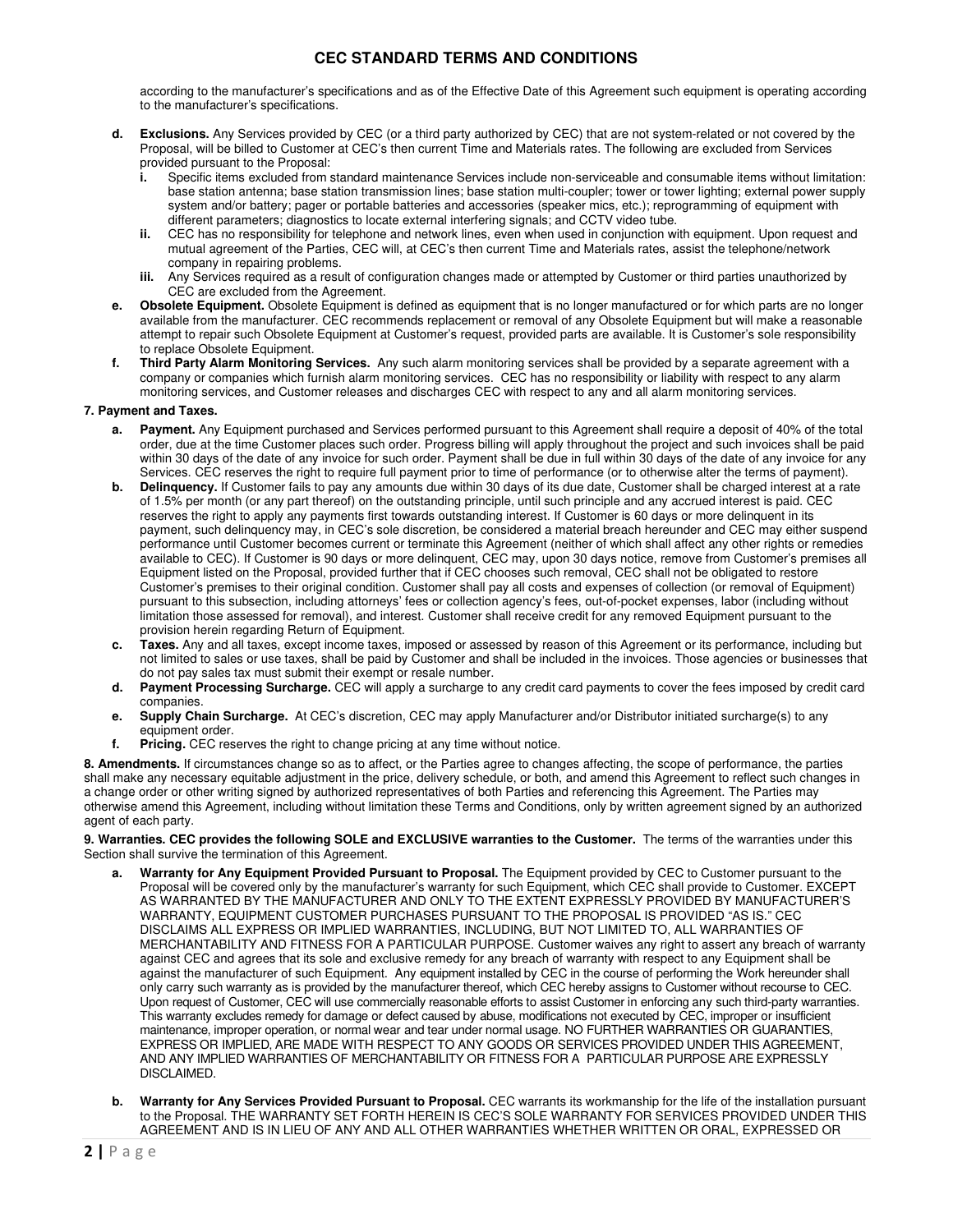IMPLIED, STATUTORY OR OTHERWISE INCLUDING BUT NOT LIMITED TO ANY WARRANTY OF MERCHANTABILITY OR FITNESS FOR A PARTICULAR PURPOSE. Customer agrees that its sole and exclusive remedy for any breach of the warranty provided in this **Section 9(b)** shall be to require CEC (or a third party authorized by CEC) to re-perform the Services that are the subject of such breach to the standards agreed to in this Agreement and at no additional cost to Customer. The warranty provided herein excludes abuse, modification, improper maintenance or operation, normal wear and tear under normal usage and is void after any party (other than CEC or a third party authorized by CEC) provides repairs or services. NO FURTHER WARRANTIES OR GUARANTIES, EXPRESS OR IMPLIED, ARE MADE WITH RESPECT TO ANY GOODS OR SERVICES PROVIDED UNDER THIS AGREEMENT, AND ANY IMPLIED WARRANTIES OF MERCHANTABILITY OR FITNESS FOR A PARTICULAR PURPOSE ARE EXPRESSLY DISCLAIMED.

- **c.** Under no circumstances will CEC's liability to Customer exceed the amounts paid by Customer under this Agreement for the amount of the total fees. IN NO EVENT SHALL SELLER OR CUSTOMER BE LIABLE TO THE OTHER FOR ANY SPECIAL, CONSEQUENTIAL, INCIDENTAL, INDIRECT OR EXEMPLARY DAMAGES INCLUDING, BUT NOT LIMITED TO, LOSS OF PROFIT OR REVENUES, LOSS OF USE OF THE EQUIPMENT OR ANY ASSOCIATED EQUIPMENT, COST OF CAPITAL, COST OF SUBSTITUTE GOODS, FACILITIES, SERVICES OR REPLACEMENT POWER, DOWNTIME COSTS OR CLAIMS OF CUSTOMER'S CLIENTS, IF ANY, FOR SUCH DAMAGES. THE WARRANTY SET FORTH IN PARAGRAPH 9 ABOVE IS SELLER'S SOLE WARRANTY UNDER THIS AGREEMENT AND IS IN LIEU OF ANY AND ALL OTHER WARRANTIES WHETHER WRITTEN OR ORAL, EXPRESSED OR IMPLIED, STATUTORY OR OTHERWISE INCLUDING, BUT NOT LIMITED TO, ANY WARRANTY OF MERCHANTABILITY OR FITNESS FOR A PARTICULAR PURPOSE.
- **d.** THE WARRANTY PROVIDED BY THE MANUFACTURER IS THE SOLE WARRANTY FOR SOFTWARE, OPERATING SYSTEMS, APPLICATIONS OR OTHER INTELLECTUAL PROPERTY PROVIDED UNDER THIS AGREEMENT AND THE MANUFACTURER'S WARRANTY IN LIEU OF ANY AND ALL OTHER WARRANTIES WHETHER WRITTEN OR ORAL, EXPRESSED OR IMPLIED, STATUTORY OR OTHERWISE INCLUDING BUT NOT LIMITED TO ANY WARRANTY OF MERCHANTABILITY OR FITNESS FOR A PARTICULAR PURPOSE. THE MANUFACTUER'S WARRANTY OF SOFTWARE, OPERATING SYSTEMS, APPLICATIONS OR INTELLECTUAL PROPERTY RIGHTTS, IF ANY, IS THE CUTOMER'S SOLE WARRANTY ACQUIRED UNDER THIS AGREEMENT AND IS IN LIEU OF ANY AND ALL OTHER WARRANTIES WHETHER WRITTEN OR ORAL, EXPRESSED OR IMPLIED, STATUTORY OR OTHERWISE INCLUDING, BUT NOT LIMITED TO, ANY WARRANTY OF MERCHANTABILITY OR FITNESS FOR A PARTICULAR PURPOSE.

**10. Limitation of Liability.** The total liability of CEC, including its affiliates, agents, officers, directors, employees, vendors, subcontractors, or suppliers, for all direct or indirect claims of any kind for any loss, cost, expense, liabilities, or damage, whether in contract, warranty (subject to the limitations set for the in **Section 9** hereof), tort (including without limitations negligence), strict liability, equity or otherwise, directly or indirectly arising out of, connected with, or resulting from the performance or non-performance of this Agreement or from the furnishing of any Equipment or Services pursuant to this Agreement shall not exceed the total amount paid by Customer under this Agreement. IN NO EVENT, WHETHER AS A RESULT OF BREACH OF CONTRACT, WARRANTY, TORT (INCLUDING NEGLIGENCE OR INFRINGEMENT), STRICT LIABILITY, EQUITY, OR OTHERWISE, SHALL CEC OR ITS AFFILIATES, AGENTS, OFFICERS, DIRECTORS, EMPLOYEES, VENDORS, SUBCONTRACTORS OR SUPPLIERS, BE DIRECTLY OR INDIRECTLY LIABLE FOR ANY SPECIAL, CONSEQUENTIAL, INCIDENTAL, INDIRECT OR EXEMPLARY DAMAGES. The terms of this Section shall apply notwithstanding any other provisions of this Agreement and shall survive the termination of this Agreement.

- **NO MONITORING SYSTEM LIABILITY OR RESPONSIBILITY:** CEC shall have no liability or responsibility to Customer or any other persons or entities with respect to any monitoring services related to or arising in connection with this Agreement. Customer hereby waives, discharges, releases and disclaims any right, claim, or theory of recovery, any loss, cost, expense, liabilities, or damage, whether in contract, warranty (subject to the limitations set for the in **Section 9** hereof), tort (including without limitations negligence), strict liability, equity or otherwise, directly or indirectly arising out of, connected with, any monitoring services related to this Agreement and waives, discharges, releases and disclaims any liability or potential liability of CEC for any monitoring services provided by any person or entity.
- **b. NO CYBER SECURITY LIABILITY OR RESPONSIBIITY:** CEC shall have no liability or responsibility to Customer or any other persons or entities with respect to any cyber security, breach of cyber security, data breach, hacking, phishing, compromise, ransomware or other similar breach, failure claim, loss, or expense related to or arising in connection with this Agreement or any equipment furnished under it. Customer hereby waives, discharges, releases and disclaims any right, claim, or theory of recovery, any loss, cost, expense, liabilities, or damage, whether in contract, warranty (subject to the limitations set for the in **Section 9**  hereof), tort (including without limitations negligence), strict liability, equity or otherwise, directly or indirectly arising out of, connected with any cyber security, breach of cyber security, hacking, phishing, compromise, ransomware or other similar breach, failure claim, loss, or expense related to this Agreement and waives, discharges, releases and disclaims any liability or potential liability of CEC for any claims, losses, expense, acts, omissions, liabilities or damages.

#### **11. Insurance.**

- **a.** At a minimum, Customer shall maintain insurance on all real property where any Equipment is installed or CEC is performing any Services, and such insurance shall be for the full replacement cost of such real property. Customer waives all rights against CEC and CEC's officers, directors, partners, employees, agents, and other consultants and subcontractors for all losses and damages caused by, arising out of or resulting from any of the perils or causes of loss covered by such insurance policy. Customer waives all rights against CEC and CEC's officers, directors, partners, employees, agents, and other consultants and subcontractors for loss due to business interruption, loss of use, or other consequential loss extending beyond direct physical loss or damage to Customer's property caused by, arising out of or resulting from fire or other peril whether or not insured by Customer.
- **b.** Any insurance policy maintained by Customer as described in **Section 11(a)** shall contain provisions to the effect that in the event of payment of any such loss, damage, or consequential loss, the property insurer will have no rights of recovery against CEC or CEC's officers, directors, partners, employees, agents, and other consultants and subcontractors.
- **c.** Title to the Work, including any materials comprising the Work, shall pass to Customer as the Work is completed and the materials are incorporated into the Work at Customer's site. If materials are earlier stored on Customer's site pursuant to agreement between Customer and CEC, title with respect to such materials shall pass to Customer upon delivery to Customer site.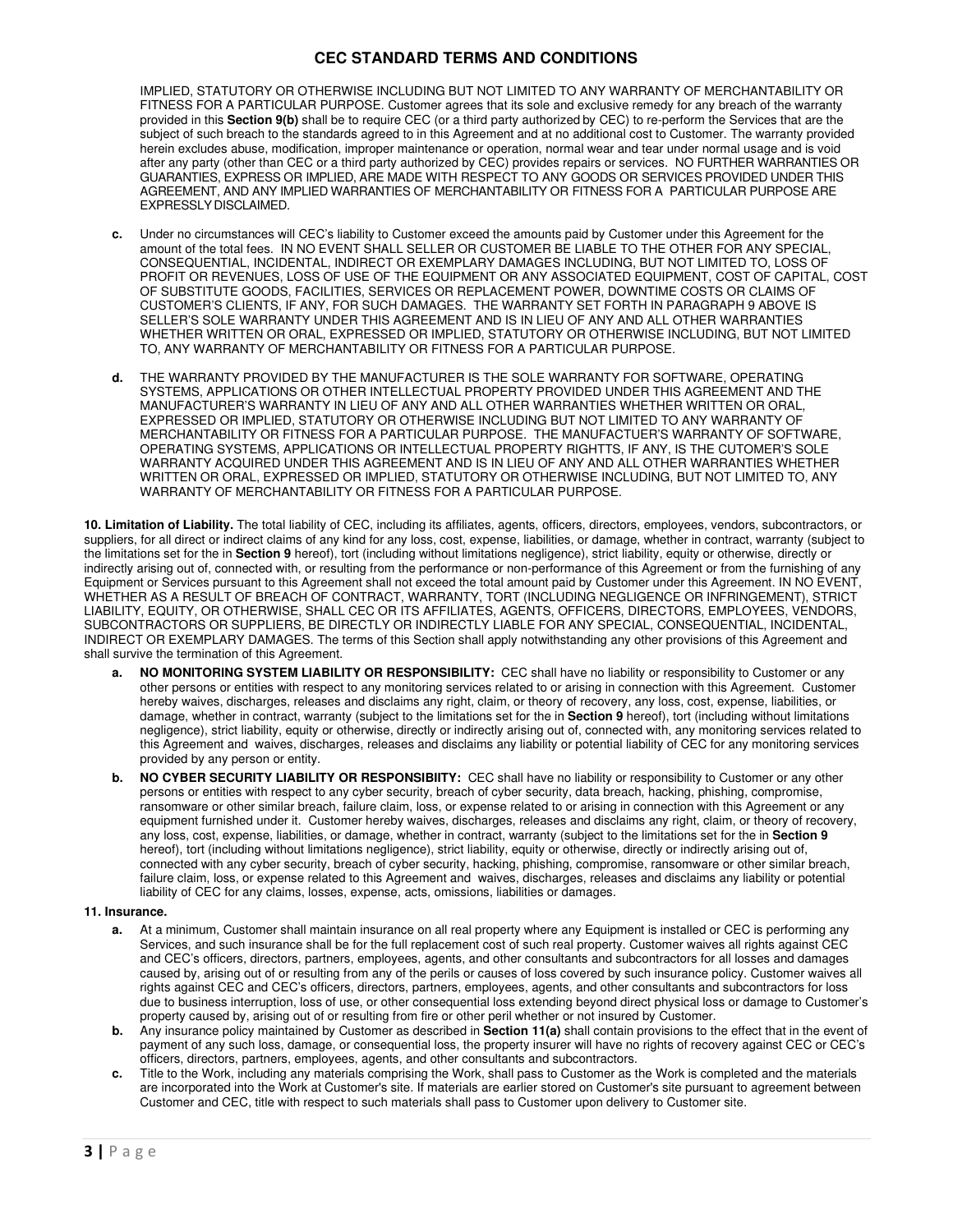**12. Indemnification.** Customer agrees and acknowledges that it has sole responsibility for the life and safety of all persons and property on its premises, and for protecting against losses to its own property. Therefore, Customer agrees to indemnify CEC and hold CEC harmless from and against all claims, demands and causes of action for direct or indirect damages (including reasonable legal fees) for personal injuries or death or damage to tangible property to the extent directly or indirectly resulting from any Equipment or Services provided pursuant to this Agreement. CEC agrees to notify Customer as soon as practical of any claim, demand or cause of action for which CEC will request indemnification from Customer. CEC will provide Customer with the necessary information and assistance to defend such claim, demand or cause of action.

**13. Time to File.** Any and all actions, rights, claims, costs, losses, and damages by any Party against any other Party arising out of this Agreement or the performance of this Agreement shall be barred one year after installation of any Equipment or performance of any Service that is the subject of such action, right, claim, cost, loss, or damage.

**14. Injunctive Relief; Attorney Fees.** CEC shall have the option to bring court proceedings to seek an injunctive or other equitable relief to enforce any right, duty, or obligation under this Agreement. CEC shall not be required to post a bond to obtain such relief or, if a bond is required by law or court order, Customer hereby consents to a bond in the lowest amount permitted by law. Additionally, the prevailing Party in any dispute under this Agreement, whether or not litigation commences, shall be entitled to recover from the other Party all of the prevailing Party's reasonable attorneys' fees and costs and expenses incurred as a result of such dispute that a court of competent jurisdiction determines to be just and reasonable under the circumstances.

**15. Confidentiality.** The term "Confidential Information" shall refer to any business information or data (including without limitation specifications, drawings, sketches, models, samples, tools, technical information, or pricing and contract terms) in written or other tangible form that is clearly marked "Confidential" (or otherwise clearly identified as confidential). Confidential Information shall not include any information that i) is or becomes publically available other than by breach of this provision; ii) was rightfully in the receiving Party's possession prior to the disclosure under this Agreement; iii) is rightfully obtained by the receiving Party from a third party under no obligation of confidentiality to the disclosing Party; iv) is independently developed by agents or employees of the receiving Party without access to the Confidential Information; or v) is required to be disclosed by appropriate governmental or judicial order provided that the receiving Party gives the disclosing Party written notice prior to such required disclosure.

During the term of this Agreement and for five (5) years thereafter, each Party shall treat the Confidential Information of the other party with the same degree of care it uses to protect its own Confidential Information and shall not disclose such Confidential Information without the prior written consent of the other Party.

**16. Marketing Disclosures.** Unless otherwise agreed in writing, CEC may disclose for marketing or advertising purposes information with respect to the Proposal without prior approval. Customer agrees CEC may disclose such information even if the Proposal is designated "Confidential." Such disclosure shall waive confidentiality with respect to the disclosed information.

**17. Governing Law.** THIS AGREEMENT AND THE RIGHTS AND DUTIES OF THE PARTIES SHALL BE GOVERNED AND INTERPRETED IN ACCORDANCE WITH THE LAWS OF THE STATE OF IOWA WITHOUT REGARD TO ITS CONFLICT OF LAWS PROVISIONS. Any court proceedings or litigation arising out of or pertaining to this Agreement shall be brought in the Iowa District Court for Linn County, Iowa or the Federal District Court for the Northern District of Iowa situated in Cedar Rapids, Iowa. Each of the Parties hereto consent and submit to the jurisdiction of those courts and further agree that the service of any process, summons, notice, or document in the manner set forth for notices required or permitted under this Agreement shall be effective service for purposes of any litigation in any such court.

**18. No Third Party Beneficiaries; Relationship between Parties.** This Agreement is solely for the benefit of the Parties hereto. No other person shall be deemed a beneficiary of or otherwise have the right to enforce the Agreement. Customer and CEC hereby specifically agree and acknowledge that CEC is not an employee or agent of Customer.

**19. Force Majeure.** CEC shall not be considered in default of its performance of its obligations hereunder, if performance of such obligations is prevented or delayed by insurmountable circumstances, such as: delay in the production, transportation, delivery, supervision or installation of any of the labor and equipment covered hereby if such delay shall be due to one or more of the following causes: fire, strike, labor dispute with workmen, flood and other acts of God, covid, virus, pandemic or other related medical conditions or emergencies, accident, delay in transportation, shortage of fuel, inability to obtain material, war, embargo, demand or requirement of the United States or any governmental or war activity, and/or supply chain delays, unexpected skilled labor shortage, or access to the project that prevents performance to the agreed upon schedules, or any other cause whatsoever beyond the reasonable control of CEC. Time of performance of CEC's obligations hereunder shall be extended by the time-period reasonably necessary to overcome the effects of such force majeure occurrences. This contract may be terminated for any one or more such reasons by written notice from one party to the other. Both parties shall make every reasonable effort to reschedule the project within reasonable timelines. If cancelled, work performed to date along with expenses, equipment cost(s), staging, storage, and other itemized costs related to the contract shall be reimbursed to the CEC.

a. Waiver of Remedies: CEC enact waiver of remedies for delivery and usage. Example: Following every measure of best effort, if it remains impossible to fulfill the terms and conditions of this contract due to unexpected supply chain delays, CEC will require use of the force majeure provisions within the purchase agreement/contract to seek relief from liquidated damages or other fines, penalties, or claims. CEC will provide the Customer with delivery status and communicated any reasonable alternatives to expedite material delivery.

**20. Severability.** If any term or provision of the Agreement is determined by a court or government agency of competent jurisdiction to be invalid under any applicable statute or rule of law, such provision(s) are, to that extent, deemed omitted, but this Agreement and the remainder of its provisions shall otherwise remain in full force and effect.

**21. Assignment.** No assignment or transfer, in whole or in part, of this Agreement by the Customer shall be binding upon CEC without the prior written consent of an authorized CEC Corporate Officer.

**22. Wavier.** Failure or delay on the part of CEC or Customer to exercise any right, power or privilege under this Agreement shall not operate as a waiver of any right, power or privilege of this Agreement.

**23. Headings.** Section headings are inserted for convenience only and shall not be used in any way to construe the meaning of terms used in this Agreement.

**24. Entire Agreement; Conflicting Terms.** Customer acknowledges that it has read and understands the terms and conditions of this Agreement and agrees to be bound by them. Furthermore, Customer agrees that this Agreement, consisting of the Proposal and these Terms and Conditions, constitutes the entire understanding between the Parties and supersedes all prior, contemporaneous or subsequent agreements or offers, whether oral or written. To the extent that any provision(s) in the Proposal (or any other prior, contemporaneous or